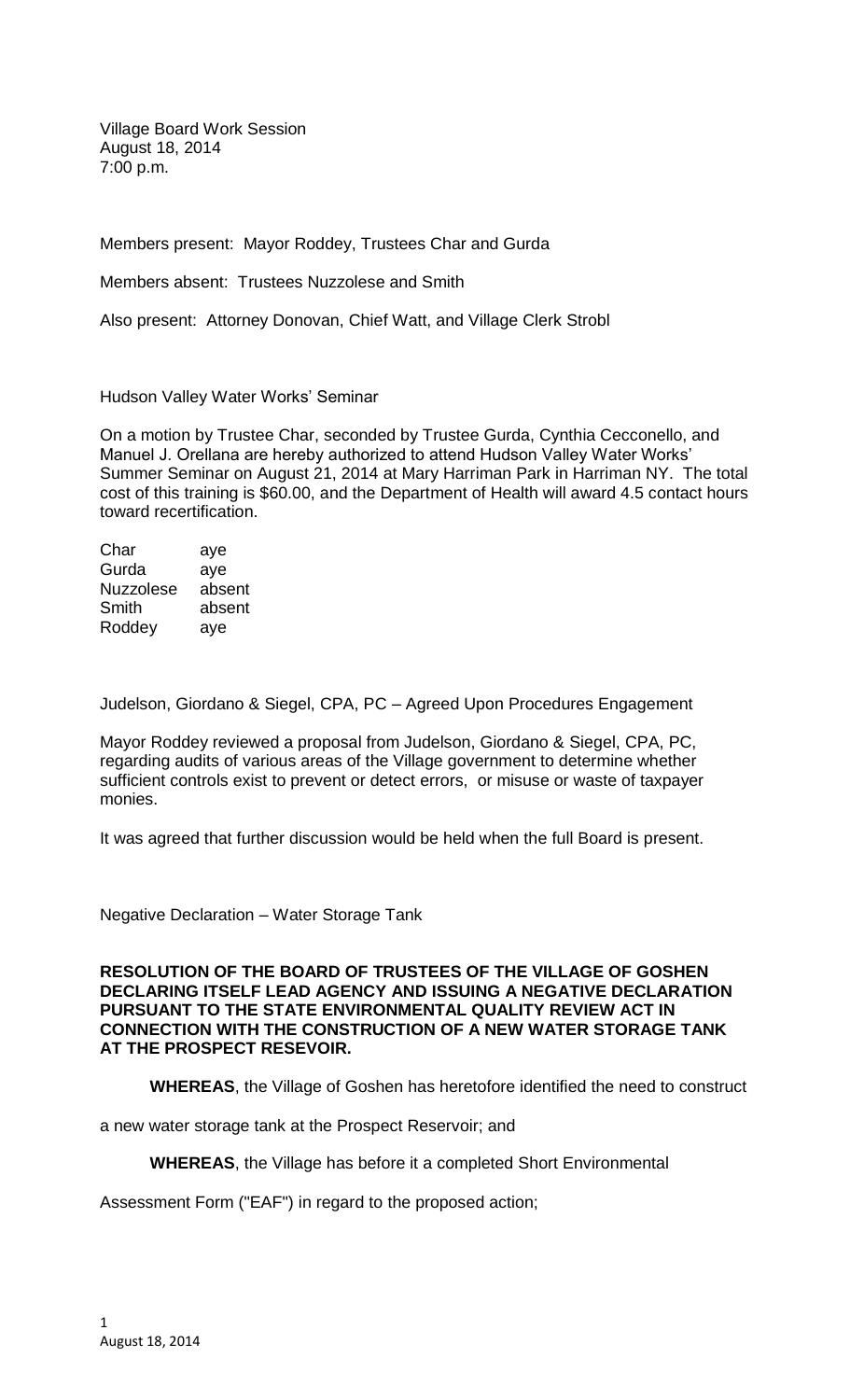# **NOW, THEREFORE, BE IT RESOLVED** as follows:

- 1. That the Mayor is hereby authorized to sign the completed EAF, and
- 2. That the proposed action is an Unlisted Action;
- 3. That the Village Board, after due consideration of all the facts and

circumstances in this matter does hereby adopt the annexed Negative Declaration.

On a motion made by Trustee Gurda, seconded by Trustee Char, the resolution

was adopted by a vote of 3 ayes and 0 nays with 0 abstentions.

### **SEQRA NEGATIVE DECLARATION**

### **Notice Of Determination Of Non-Significance**

Lead Agency: Village of Goshen Village Board 276 Main Street Goshen, New York 10924

Date: August 18, 2014

This notice is issued pursuant to Part 617 of the implementing regulations pertaining to Article 8 (State Environmental Quality Review) of the Environmental Conservation Law. The lead agency has determined that the proposed action described will not have a significant effect on the environment.

Title of Action: New Prospect Water Storage Tank.

SEQRA Status: Unlisted

Description of Action: Installation of a new 1 million gallon water storage tank.

Location: Lower Reservoir Road, Goshen, New York

Reasons Supporting This Determination:

A new water storage tank is needed to adequately provide for the needs of the users of the Village of Goshen municipal water system.

## Create Position – Court Attendent

On a motion by Trustee Char, seconded by Trustee Gurda, authorization is hereby given for the creation of a Part-time Court Attendant non-competitive position with the County of Orange Department of Personnel, at a salary of \$16.00 per hour, to be under the supervision of the Village Justice.

| aye    |
|--------|
| ave    |
| absent |
| absent |
| ave    |
|        |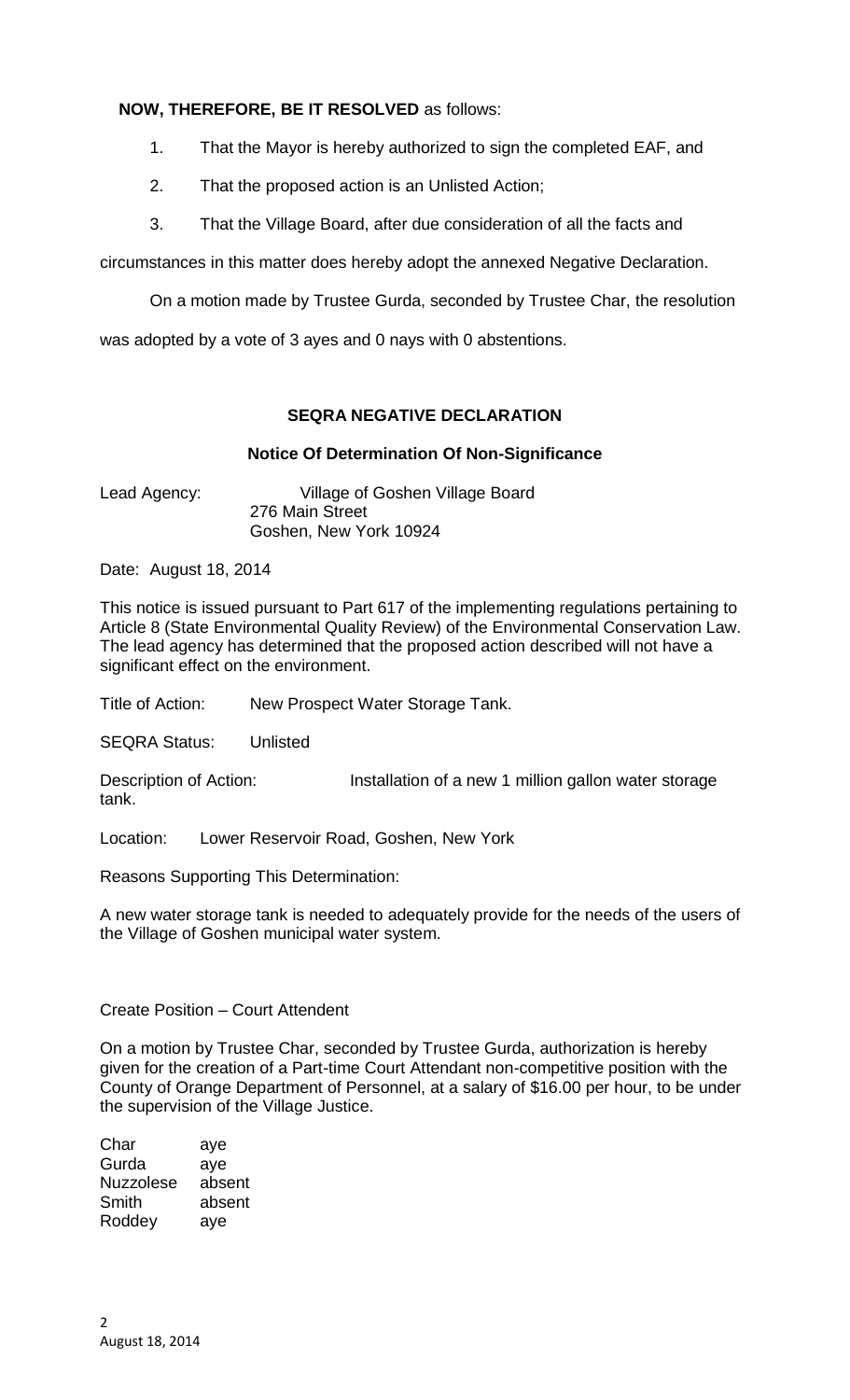Trustee Gurda moved the following, which was seconded by Trustee Char:

**WHEREAS,** the Village of Goshen has received four (4) bids for rental of a planing/profile machine; and

**WHEREAS,** the lowest bid, in the amounts listed on the attached schedule, was received from Peckham Road Corp.; and

**WHEREAS,** Peckham Road Corp. has provided the Village of Goshen with a Non-Collusive Bidding Certificate;

**NOW, THEREFORE,** it is hereby

**RESOLVED,** that Peckham Road Corp., of Lake George, New York, be awarded the bid for rental of a planing/profile machine.

Char aye<br>Gurda aye Gurda Nuzzolese absent Smith absent Roddey aye

Bid Award – Surplus Equipment

Trustee Char moved the following, which was seconded by Trustee Gurda:

**WHEREAS,** the Village of Goshen has received bids for various Department of Public Works Surplus Equipment; and

**WHEREAS,** all successful bidders have provided the Village of Goshen with Non-Collusive Bidding Certificates;

#### **NOW, THEREFORE,** it is hereby

**RESOLVED,** that the successful bidders, as listed on the attached schedule, be awarded the surplus equipment for which they placed the highest bid.

| Char      | aye    |
|-----------|--------|
| Gurda     | aye    |
| Nuzzolese | absent |
| Smith     | absent |
| Roddey    | aye    |